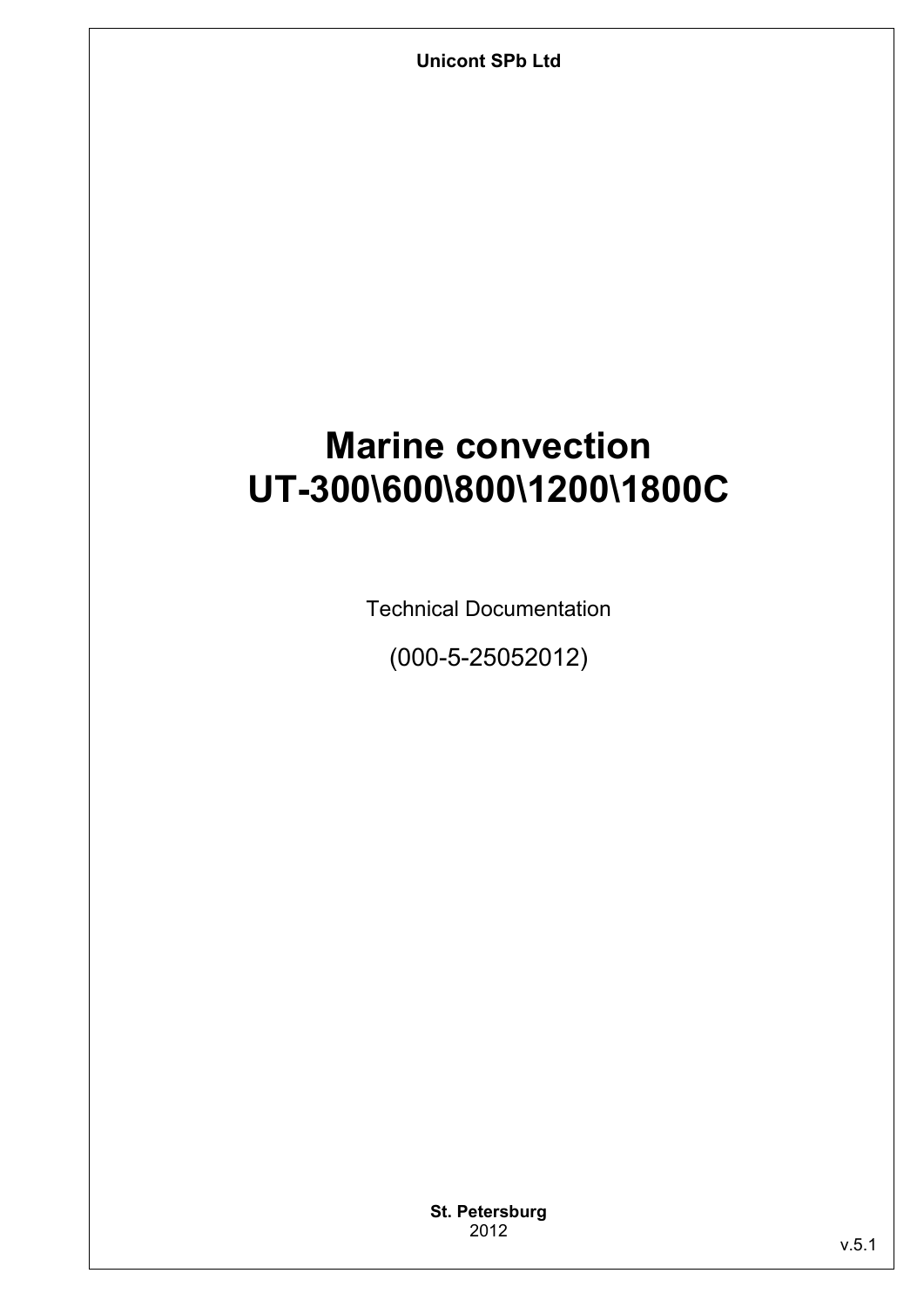#### **Table of Contents**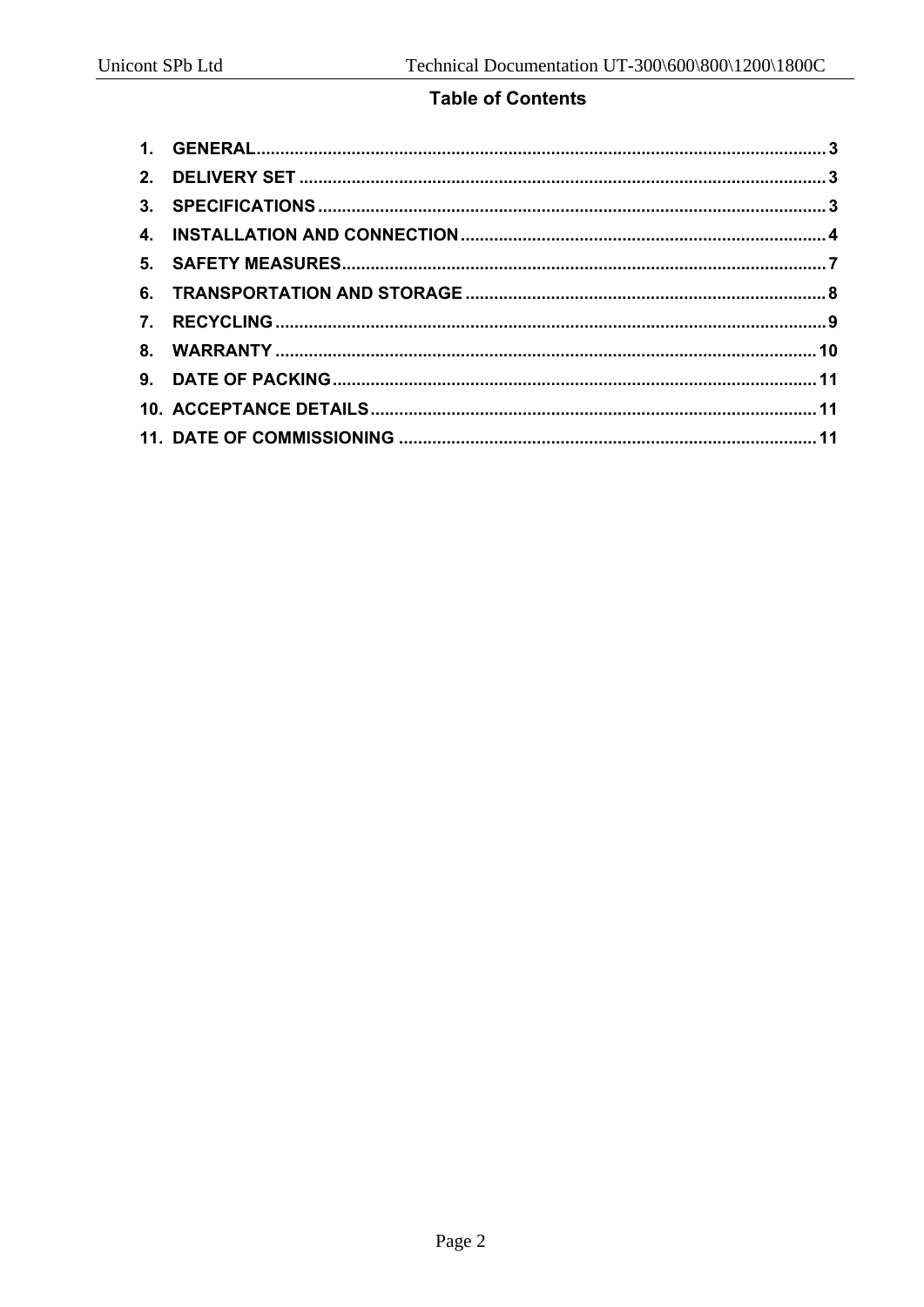## **1. General**

The UT-xxxC marine convection heaters are designed to heat rooms free from explosive mixtures in the air on ships or water-borne vehicles of any navigating zone. The UTxxxC convection heaters can also be used for industrial purposes.

The UT-xxxC series is characterized by its up-to-date design similar to foreign models of the same type.

## **2. Delivery Set**

- 1. Marine convection heater 1
- 2. Operating Manual 2. Contract 1

# **3. Specifications**

#### Table 1. Operating characteristics per model

| <b>Characteristics</b> | Model                                                 |                |                |                 |                 |  |
|------------------------|-------------------------------------------------------|----------------|----------------|-----------------|-----------------|--|
|                        | <b>UT-300C</b>                                        | <b>UT-600C</b> | <b>UT-800C</b> | <b>UT-1200C</b> | <b>UT-1800C</b> |  |
| Supply voltage         | 127 VAC 50 Hz, 220 VAC 50 Hz, 380 VAC (2-phase) 50 Hz |                |                |                 |                 |  |
| Power consumption, W   | 300                                                   | 600            | 800            | 1200            | 1800            |  |
| Heating capacity, m3   |                                                       | 14             | 19             | 28              | 42              |  |

| Table 2. General characteristics per model |  |
|--------------------------------------------|--|
|                                            |  |

| <b>Dimensions</b>       |                                      |       |       |       |        |
|-------------------------|--------------------------------------|-------|-------|-------|--------|
| $-$ width, mm           | 415.5                                | 515.5 | 615.5 | 845.5 | 1060.5 |
| $-$ height, mm          | 296                                  | 296   | 296   | 296   | 296    |
| - thickness, mm         | 101.5                                | 101.5 | 101.5 | 101.5 | 101.5  |
| Weight, kg              | 5.5                                  | 7.5   |       | 11    | 14     |
| <b>Protection class</b> | IP $22$                              |       |       |       |        |
| Operating temperature   | -20 $^{\circ}$ C to +55 $^{\circ}$ C |       |       |       |        |
| Storage temperature     | -55 $^{\circ}$ C to +70 $^{\circ}$ C |       |       |       |        |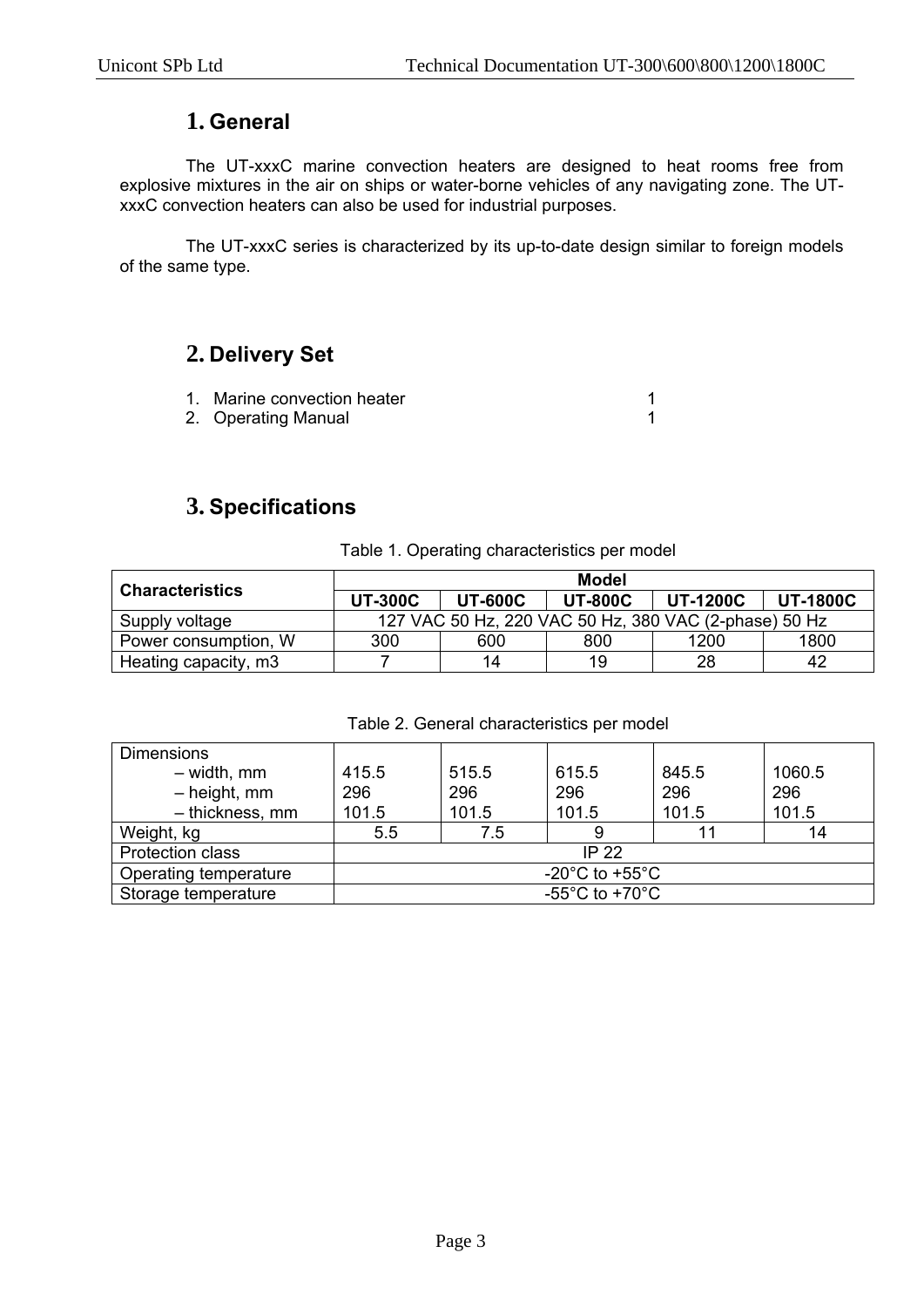## **4. Installation and connection**

Install the convection heater following the below procedure:

1. Select an installation place providing free access, connection of cables and termination of cable ends in accordance with the dimensional drawing (refer to fig. 1). To ensure conformance to the IP 44 protection class, the convection heater should be mounted on a vertical bulkhead inside the ship.

2. Remove the front panel of the unit.

3. Special fasteners are provided for installation of the UT-xxxC convection heater. The fasteners are mounted on the vertical bulkhead according to the installation dimensions of the convection heater (refer to fig.Fig 1, Table 3). Then, hang the UT-xxxC on the fasteners and fix it by screws. Firmly fasten the body on the vertical bulkhead and check fastening security by hand.

4. Connect the leads from power supply units and connected devices and pass them through a cable inlet located in the bottom of the heater body.

5. Connect the leads to appropriate terminals in the terminal blocks as per the electric diagram (refer to fig.Fig 2).

6. Supply power to the convection heater using the switch and make sure that the convection heater is properly connected and serviceable.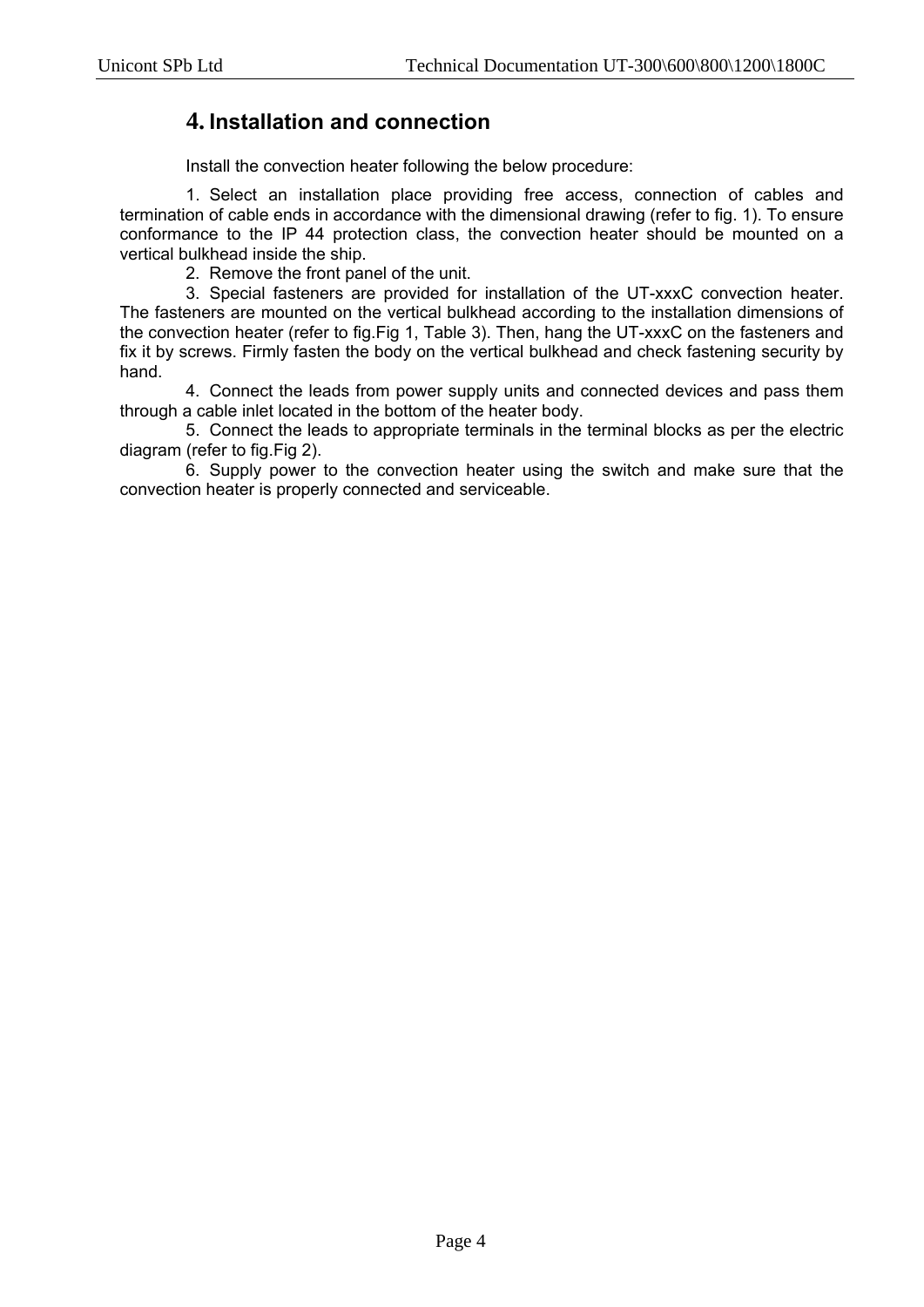



|  | Table 3. Dimensions of convection heater body. |  |  |  |  |
|--|------------------------------------------------|--|--|--|--|
|--|------------------------------------------------|--|--|--|--|

| "ype            | A (mm) | $B$ (mm) | C (mm) |
|-----------------|--------|----------|--------|
| <b>UT-300C</b>  | 415.5  | 400      | 265    |
| <b>UT-600C</b>  | 515.5  | 500      | 365    |
| <b>UT-800C</b>  | 615.5  | 600      | 465    |
| <b>UT-1200C</b> | 845.5  | 830      | 695    |
| <b>UT-1800C</b> | 1060.5 | 1045     | 910    |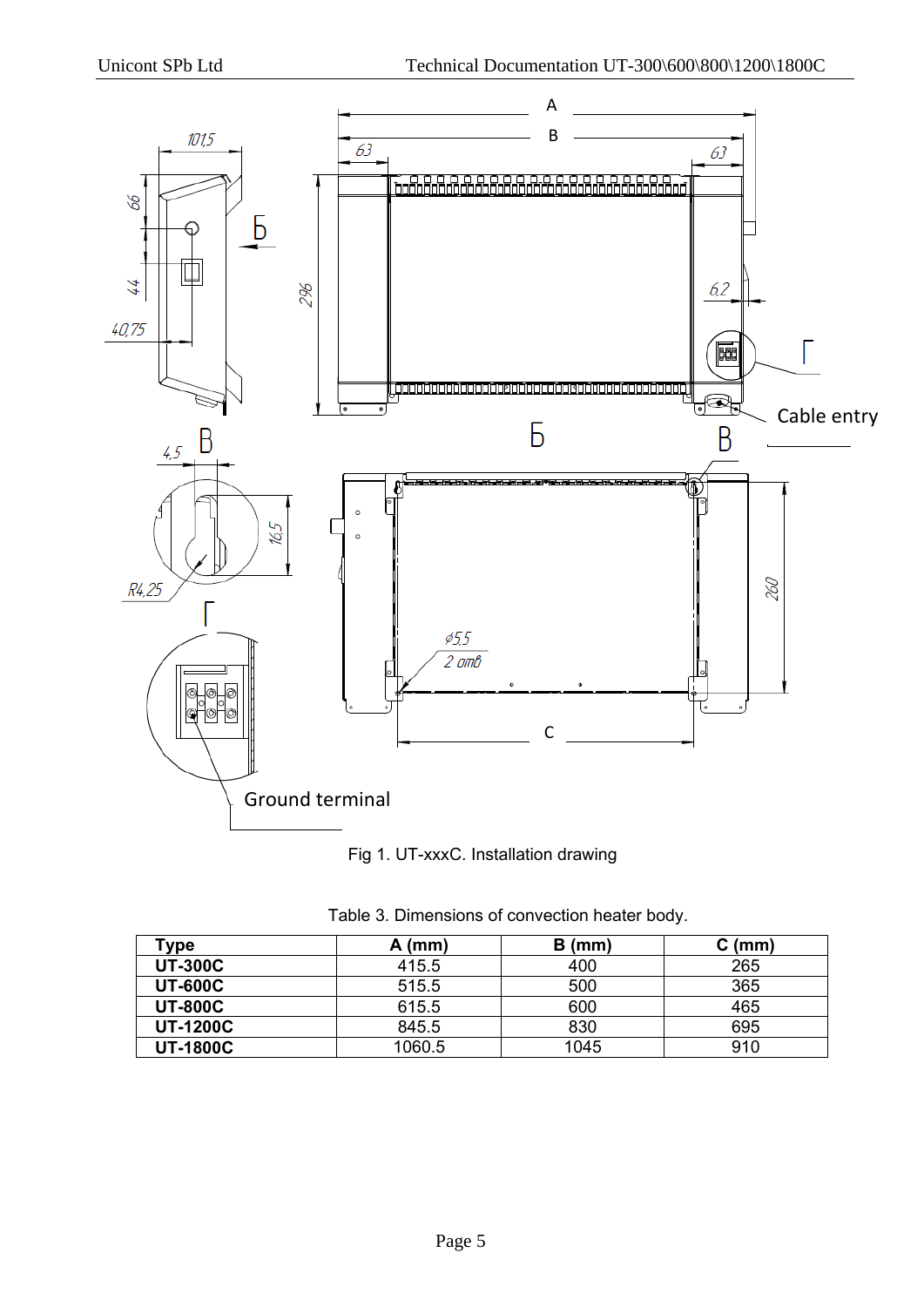

Fig 2. Electric connection diagram.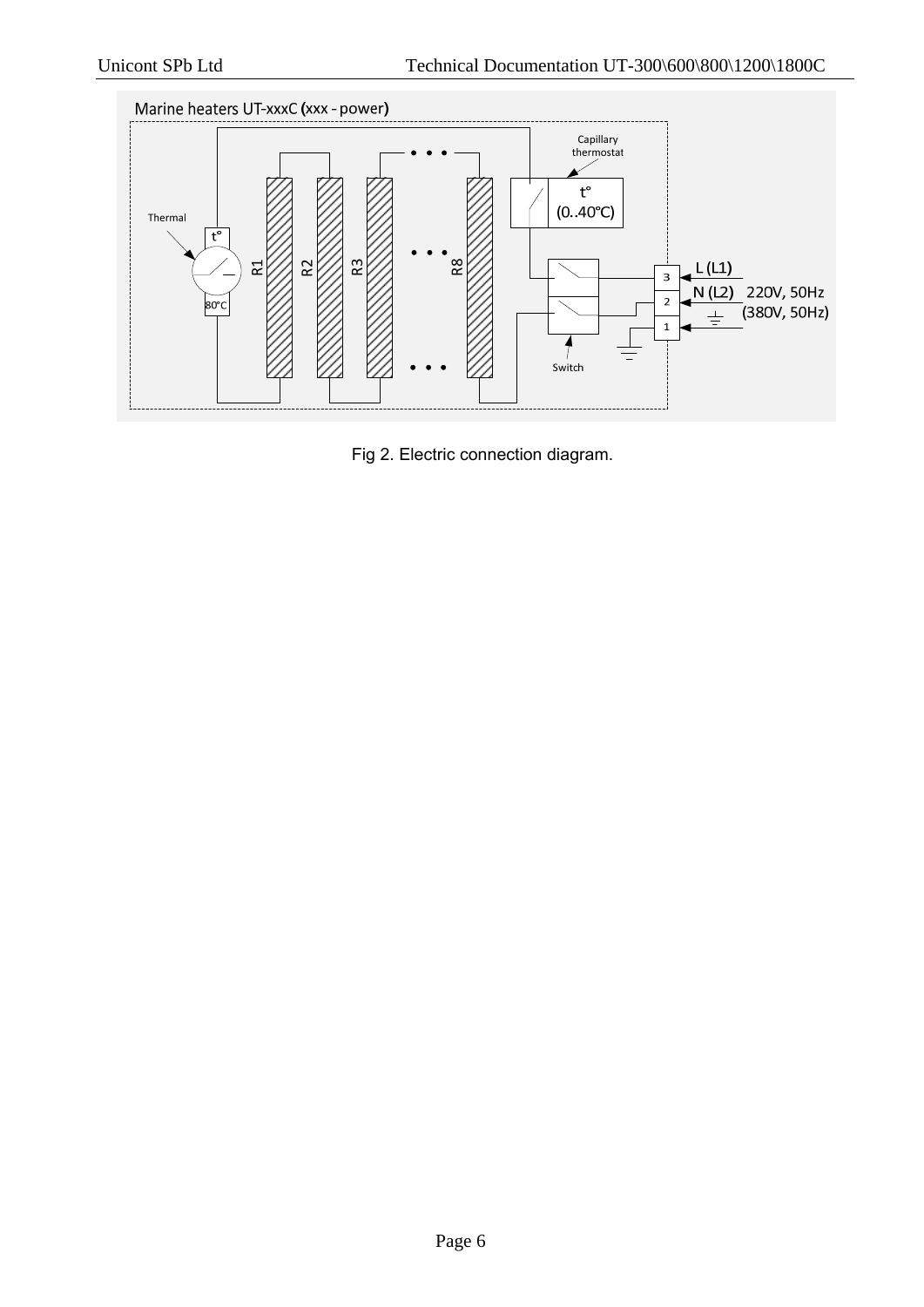#### **5. Safety measures**

- Avoid any contacts of the product with water and ingress of water inside the product.

- To prevent damages of applied marking, do not use organic solvents to clean the product surfaces.

- Do not connect the equipment to electric mains, which parameters do not conform to the ones specified in this documentation.

**Do not operate a faulty product.** 

 **Do not use the convection heater in the environment containing flammable or explosive mixtures.** 

 **Do not put flammable or explosive objects on the top grid of the convection heater.**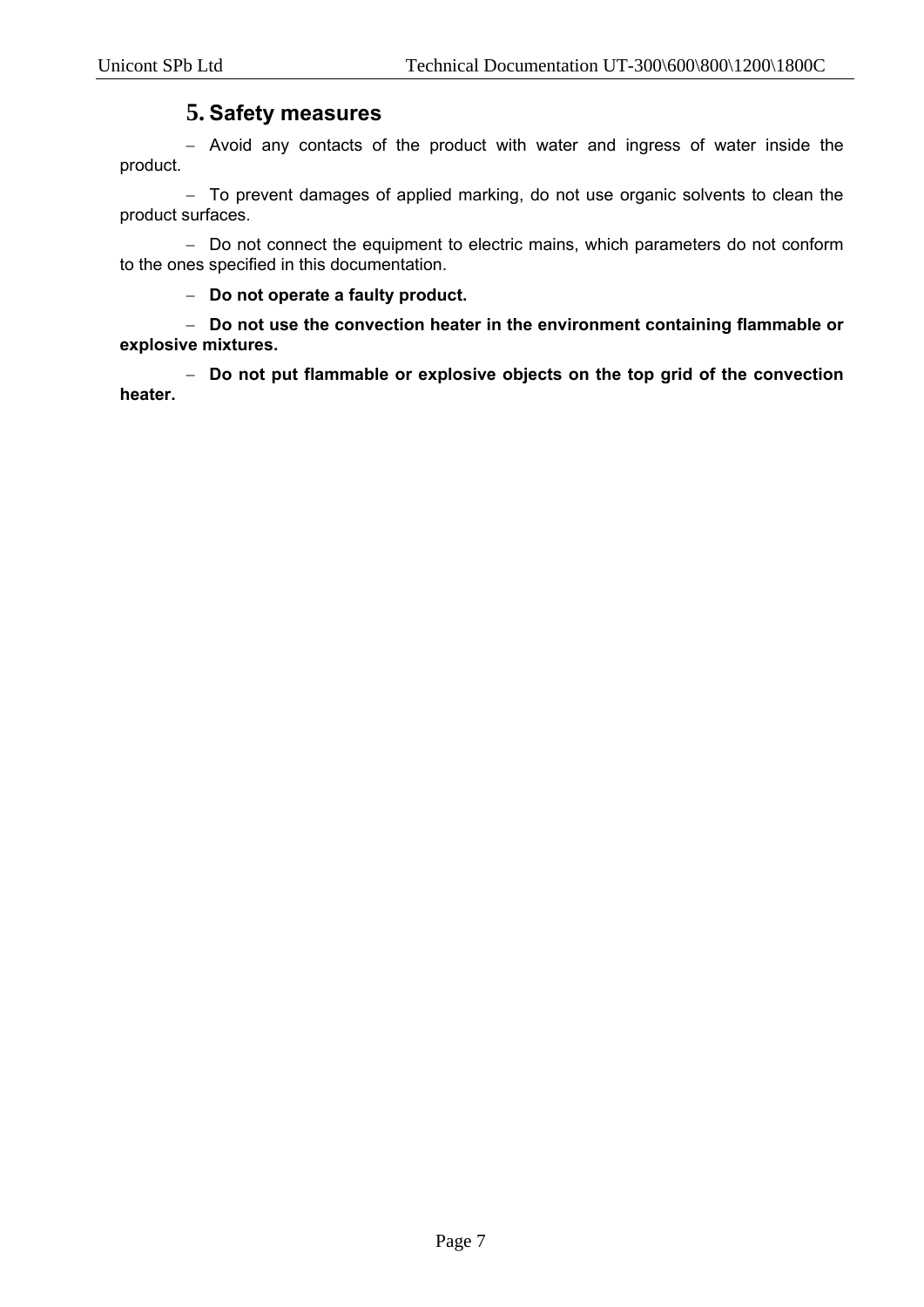#### **6. Transportation and Storage**

The divice shall be stored in heated space at air temperature of +5 ºС to +35 ºС (maximum values of -55 °C to +70 °C), at relative humidity of air not exceeding 95 % at temperature of +25 °C and content of dust, oil, moisture and aggressive admixtures in the air not exceeding the norms envisaged by GOST 12.1.005-88 for the working zone of production areas.

The device shall be transported in transport container of the manufacturer in closed transport.

Means of transport:

- automobile and railway closed transport (covered wagons, universal containers)
- by air (in pressurized and heated bays of airplane)
- by sea (in dry service spaces).

The device shall be transported in accordance with the transport regulations in force for the particular transport.

During handling operations and transportations strictly observe the requirements of handling marks on boxes and do not allow bumps and impacts which can affect preservation and serviceability of the device.

Packed devices shall be reliably secured in vehicles.

After storage in stores or transportation at temperature below +10 °C the devices shall be unpacked only in heated spaces after keeping them unpacked in under normal climatic conditions for12 hours.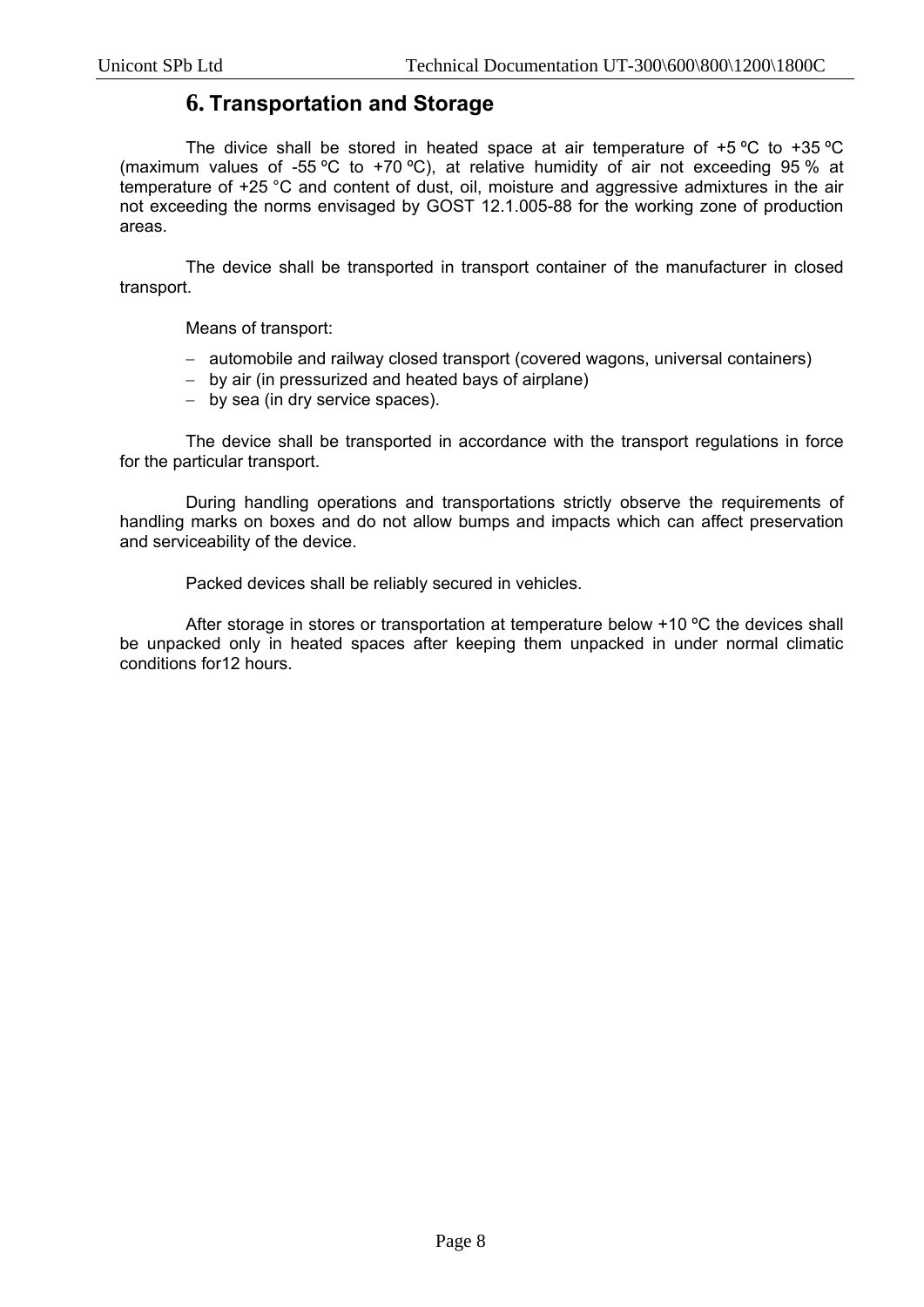#### **7. Recycling**

Do not recycle the packing of a new product, its parts with defects identified during its operation as well as the overage product as common household waste since they contain materials and raw materials suitable for their recovery.

Decommissioned and unused components should be delivered to a specialized waste collection center licensed by local authorities. You can also send the overage equipment to the manufacturer for its further recycling.

Proper recycling of the product components will prevent potential negative consequences for human health and the environment, as well as provide recovery of the product component materials while substantially saving on energy and resources.

**The product does not endanger human life and health or the environment during and after its service life.** 

**This product should be recycled following the requirements applicable to electronic equipment.** 



**Products marked with a crossed-out recycle bin should be recycled apart from common household waste.**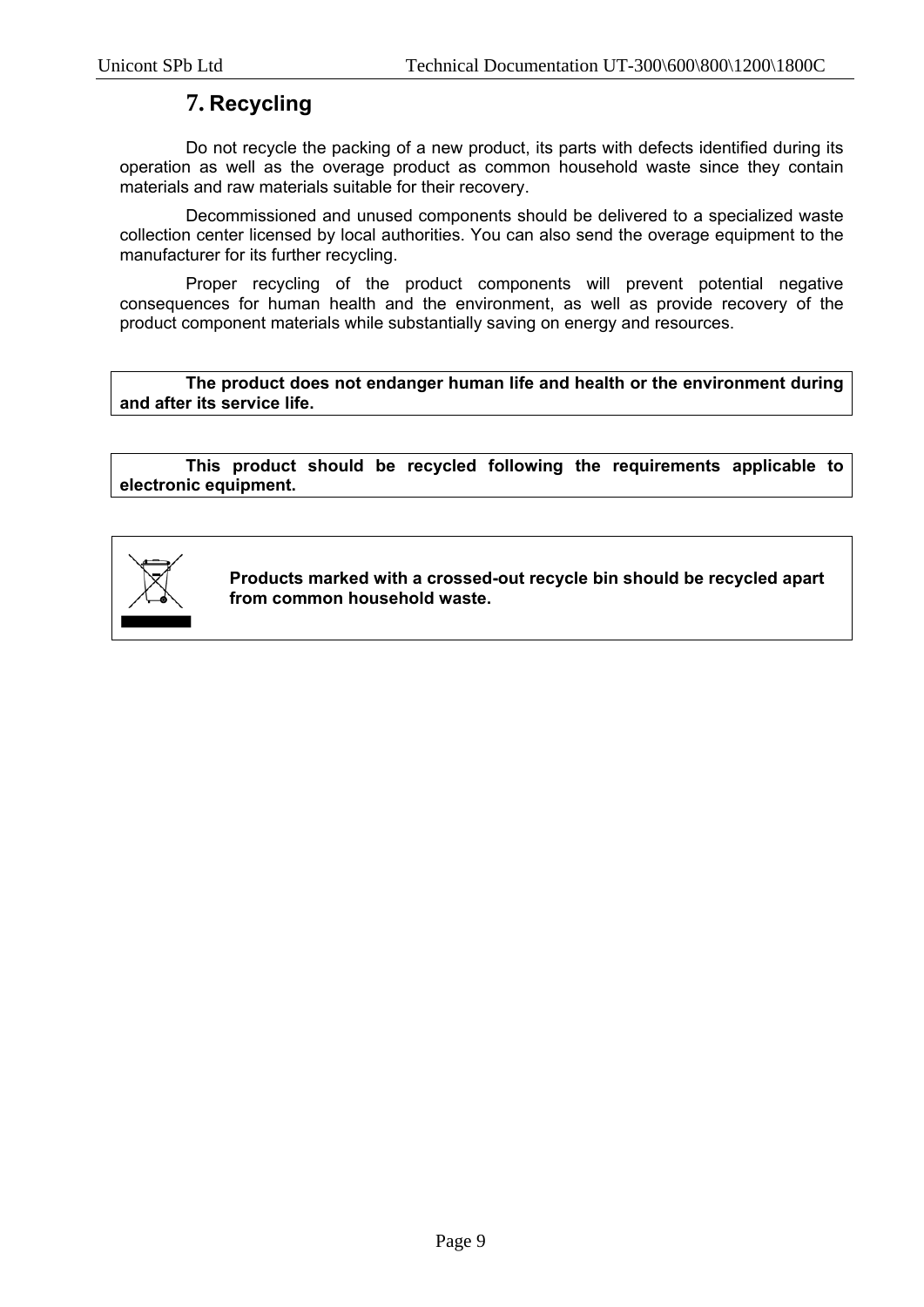#### **8. Warranty**

The manufacturer guarantees the unit UT-300\600\800\1200\1800C complies with this manual provided that the operation, transportation and storage conditions are adhered to during the warranty period.

The unit's warranty period expires 24 months from the date of its shipping from the manufacturer's storehouse.

Within the warranty period, the owner is entitled for a free repair, or a replacement of a separate part, provided that the malfunction occurred through the manufacturer's fault.

Warranty repair is provided if the unit is submitted with the manufacturer's label and a legible serial number available on it, as well as this operating manual.

The manufacturer is not responsible and cannot guarantee the unit's operation:

1. After the warranty period is over;

2. In case of the failure to observe the unit's operation, transportation, storage and installation rules and conditions;

3. If the unit is in an unmarketable condition, or has a damaged body, and other causes beyond the manufacturer's control;

4. If self-made electrical devices were used.

5. If there was an attempt to repair the unit by a person who is not an authorized representative of the manufacturer.

If the owner loses this operating manual or the manufacturer's label with a serial number, the manufacturer shall not provide their copies, and the owner shall be divested of the right for a free repair during the warranty period.

Upon the warranty expiry, the manufacturer shall facilitate the repair of the unit at the owner's expense.

Note: in case of warranty repair, the unit's disassembling from the installation site and its delivery to the manufacturer's service center are done at the owner's expense.

Visit the manufacturer's website www.unicont.spb.ru (section "support/warranty") to find:

- $-$  forms to fill in claims.
- $-$  full warranty description;
- full description of the warranty service rendering procedure.

**The manufacturer service center's address and contact details: Unicont SPb, Ltd. Bld. 26Е Kibalchich Str., Saint Petersburg, 192174, Russia tel.: + 7 (812) 622 23 10, +7 (812) 622 23 11 fax: +7 (812) 362 76 36 e-mail: service@unicont.spb.ru**